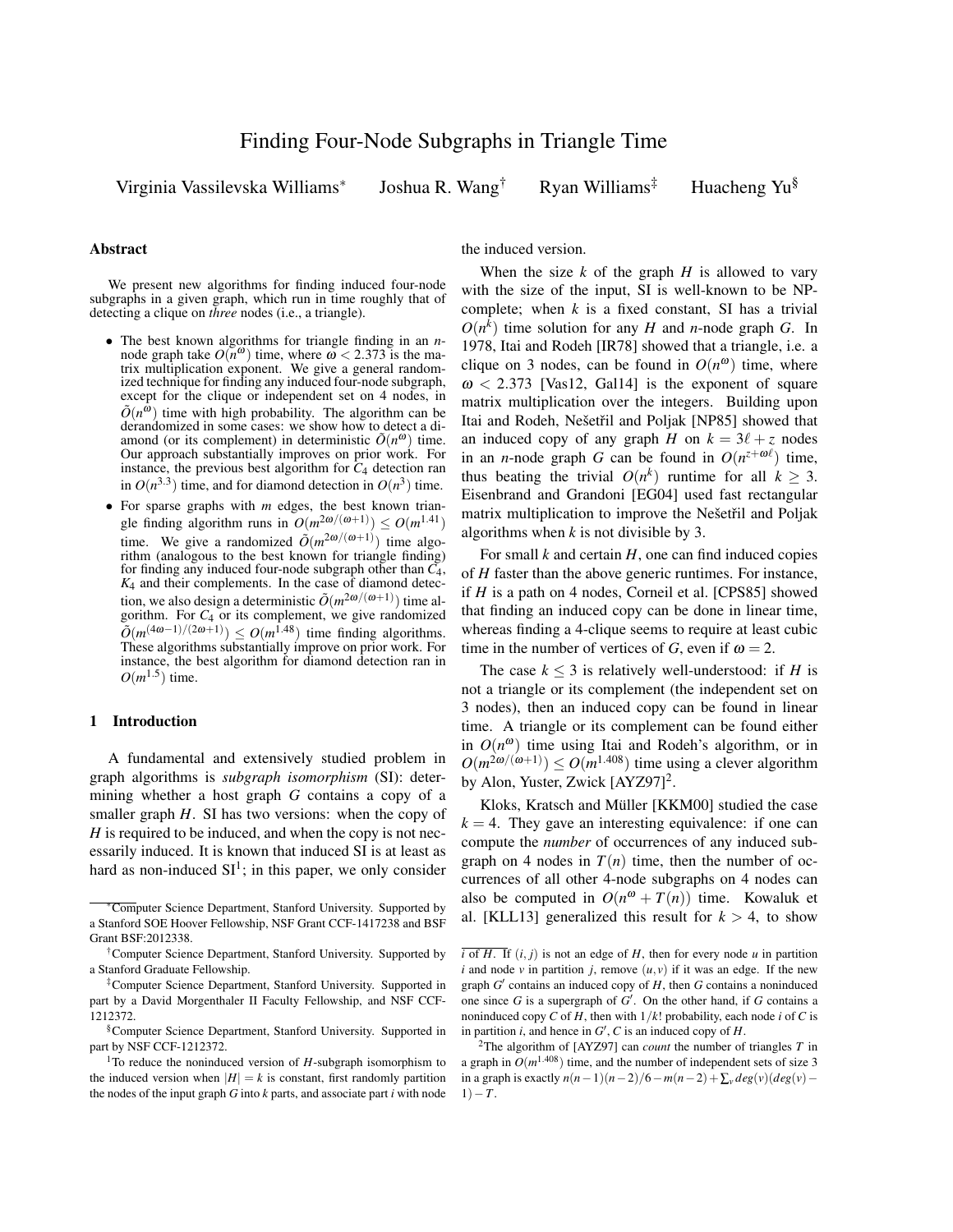that if one knows the number of occurrences of any *k*node induced subgraph, one can compute the number for all other *k*-node graphs in time  $O(n^{\omega(\lceil (k-2)/2 \rceil,1,\lfloor (k-2)/2 \rfloor)}),$ where  $\omega(r, s, t)$  is the exponent of  $n^r \times n^s \times n^t$  matrix multiplication. Although these two papers did not obtain new bounds for induced subgraph detection, they introduced important ideas that were used in much of the later work on the problem.

There are 11 nonisomorphic graphs on 4 nodes: the clique  $K_4$  and its complement the independent set, the diamond  $K_4 - e$  and its complement, the 4-cycle  $C_4$  and its complement, the paw and its complement, the claw  $K_{1,3}$  and its complement, and the 4-node path  $P_4$ . The best known algorithms for their induced SI problem are as follows.

As mentioned earlier, Corneil et al. showed that an induced  $P_4$  can be found in  $O(m+n)$  time. Olariu [Ola88] showed that a paw (and hence also its complement) can be found in  $O(n^{\omega})$  time. Eisenbrand and Grandoni [EG04] gave an  $O(m^{3/2})$  time algorithm for induced diamond detection, improving upon a previous result by [KKM00]. This also implies an  $O(n^3)$  time algorithm for finding a co-diamond. Eisenbrand and Grandoni also obtained an  $O(\min\{n^{3.257}, m^{(\omega+1)/2}\})$  runtime for claw detection and thus also an  $O(n^{3.257})$  runtime for co-claws. To our knowledge, there are no algorithms that utilize the graph sparsity to improve the above runtimes for paws, co-paws, co-diamonds or co-claws.

Our contributions. We focus on the induced subgraph isomorphism problem when the pattern graph *H* has 4 vertices. We develop a general randomized framework for detecting induced copies and vastly improve upon the known runtimes for most 4-node graphs. Our results are summarized in Table 1. We note that although we often talk about subgraph *detection*, all our results also apply to actually returning a subgraph copy, if one exists: if one can detect a copy of a constant size graph *H* in time  $T(n)$ , one can also use self-reduction<sup>3</sup> to find a copy in time  $O(T(n)\log n)$ .

THEOREM 1.1. *Let H be any* 4*-node graph except for K*<sup>4</sup> *and its complement. Then there is an algorithm that runs in*  $\tilde{O}(n^{\omega})$  *time and finds an induced copy of H in any n node graph G, or determines that no copy exists, with high probability.*

Recall that except for *P*4, paw and co-paw, all other 4-node *H* had induced subgraph detection runtimes that

| Subgraph   | Time                        | Reference | Our Result                           |
|------------|-----------------------------|-----------|--------------------------------------|
| $K_4$      | $O(n^{3.257})$              | [EG04]    |                                      |
|            | $O(m^{1.682})$              | [EG04]    |                                      |
| diamond    | $O(n^3)$                    |           | $O(n^{\omega})$                      |
|            | $O(m^{3/2})$                | [EG04]    | $O(m^{\frac{2\omega}{\omega+1}})$    |
| $C_4$      | $O(n^{3.257})$              | [EG04]    | $\overline{O(n^{\omega})}$           |
|            |                             |           | $O(m^{\frac{4\omega-1}{2\omega+1}})$ |
| paw        | $\overline{O(n^{\omega})}$  | [Ola88]   |                                      |
|            |                             |           | $O(m^{\frac{2\omega}{\omega+1}})$    |
| claw       | $O(n^{3.257})$              | [EG04]    | $\overline{O(n^{\omega})}$           |
|            | $O(m^{\frac{\omega+1}{2}})$ | [KKM00]   | $O(m^{\frac{2\omega}{\omega+1}})$    |
| $P_4$      | $O(n+m)$                    | [CPS85]   |                                      |
| indep. set | $O(n^{3.257})$              | [EG04]    |                                      |
| co-diamond | $O(n^3)$                    |           | $O(n^{\omega})$                      |
|            |                             |           | $O(m^{\frac{2\omega}{\omega+1}})$    |
| $\cos C_4$ | $O(n^{3.257})$              | [EG04]    | $\overline{O(n^{\omega})}$           |
|            |                             |           | $O(m^{\frac{4\omega-1}{2\omega+1}})$ |
| co-paw     | $O(n^{\omega})$             | [Ola88]   |                                      |
|            |                             |           | $O(m^{\frac{2\omega}{\omega+1}})$    |
| co-claw    | $O(n^{3.257})$              | [EG04]    | $O(n^{\omega})$                      |
|            |                             |           | $O(m^{\frac{2\omega}{\omega+1}})$    |

Table 1: Our results and prior work. The  $O(n^{3.257})$ runtimes are obtained using the current best algorithm for the product of an  $n \times n^2$  by an  $n^2 \times n$  matrix by Le Gall [Gal12].

 $\frac{3}{10}$  self-reduction for returning a subgraph copy using subgraph detection is as follows: given a graph *G* on *n* nodes and a subgraph *H* on *k* nodes, arbitrarily divide *G* into  $k+1$  sets  $V_1, \ldots, V_{k+1}$  of  $\frac{n}{k+1}$  nodes each. If the subgraph occurs in *G*, then it must occur in  $G[V \setminus V_i]$  for some  $i \in \{1, \ldots, k+1\}$ . This yields a smaller problem on only  $\frac{k}{k+1} \cdot n$ nodes.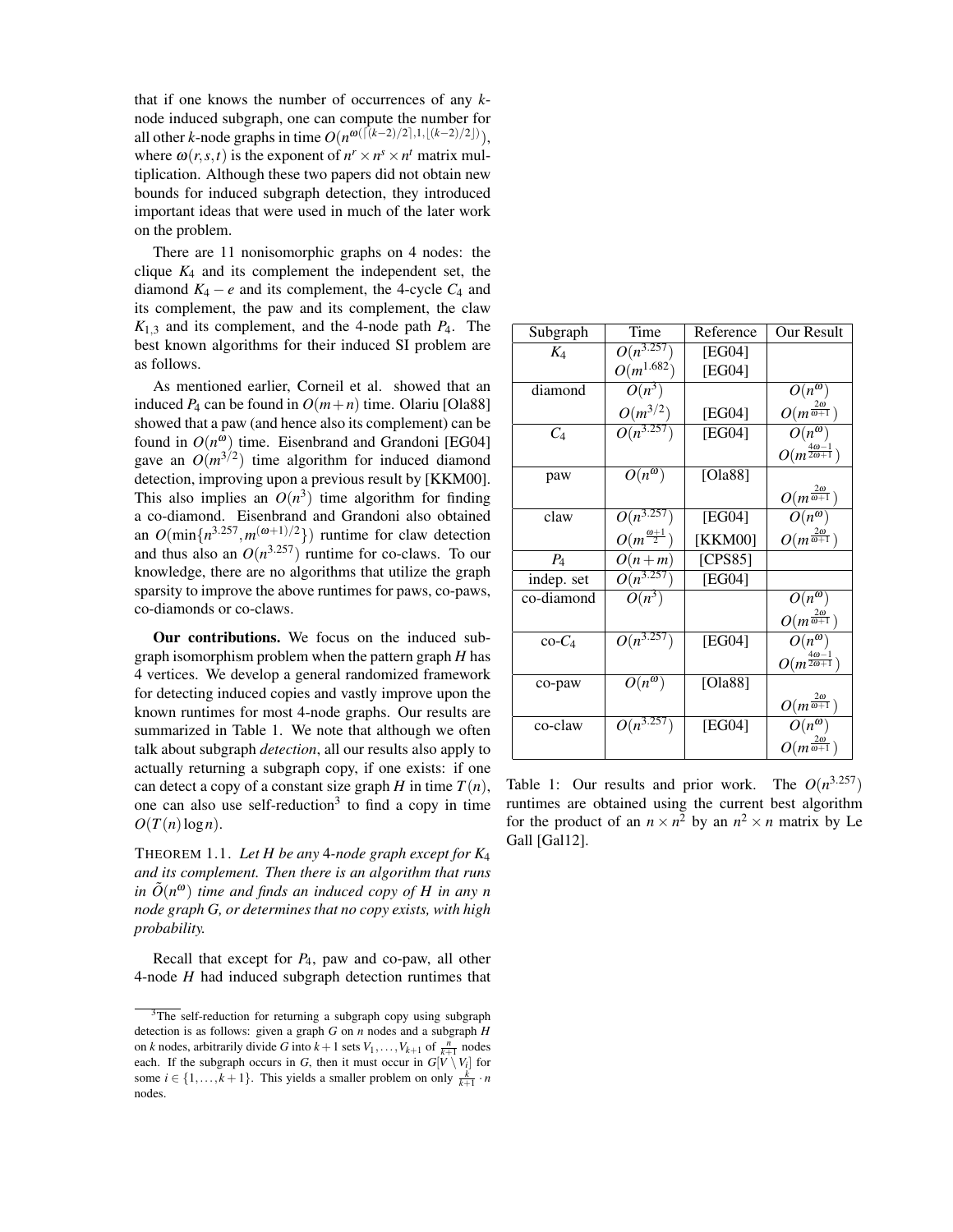were at least cubic.

In most cases our framework can be extended to yield algorithms in terms of the sparsity of *G* as well.

THEOREM 1.2. *Let H be any* 4*-node graph except for C*4*, K*<sup>4</sup> *and their complements. Then there is an algorithm that runs in*  $\tilde{O}(m^{2\bar{\omega}/(\omega+1)}) \leq O(m^{1.408})$  *time and finds an induced copy of H in any m edge graph G, or determines that no copy exists, with high probability.*

For *C*<sup>4</sup> and its complement we obtain a slightly worse  $O(m^{1.48})$  running time which is the best known runtime for detecting a not-necessarily induced *directed C*<sup>4</sup> in a directed graph [YZ04].

Remarkably, our approach also works for graphs *H* such as the co-diamond for which it was not known how to utilize the sparsity of the host graph as graphs as the co-diamond have very few edges.

Note that the running times in the above theorems *match* the best known algorithms for finding a triangle in an *n*-node, *m*-edge *G*. This is especially remarkable since for many of these graphs (e.g. claw, diamond and their complements) one can give an efficient reduction from triangle detection (see e.g. Floderus et al. [FKLL12]). These reductions imply that our algorithms are optimal unless there is a breakthrough on triangle detection. Our theorems further suggest that the SI problem for all 4 nodes except for  $K_4$ ,  $P_4$  and their complements may be *equivalent* to triangle detection!

Our framework is based on a variant of polynomial identity testing, so generically derandomizing our algorithms may be challenging (see section 2). Nevertheless, we are still able to obtain deterministic algorithms in some cases.

THEOREM 1.3. *Let H be a diamond or its complement. Then there is a deterministic algorithm that runs in*  $\tilde{O}(n^{\omega})$ *time and finds an induced copy of H in any n-node graph G, or determines that no copy exists.*

For the special case of diamond detection, we also obtain a deterministic  $O(m^{1.408})$  time algorithm.

*Comparison with prior work.* Kloks et al. introduced equations where the left hand sides are efficiently computable functions on the adjacency matrix, the right hand sides are linear combinations of number of occurrences of induced subgraphs. We use these and more equations in our algorithms, combined with a novel random sampling approach. See Section 2 for a description of our techniques.

The algorithm of Floderus et al. [FKLL13] for subgraph detection has a similar flavor to ours. For pattern graph *H* and input graph *G*, they construct a polynomial such that the polynomial is non-zero modulo some prime *p* if and only if there is an induced-*H* in *G*. This polynomial can be efficiently evaluated given *H* and *G*. By the polynomial identity testing approach, random evaluations of the polynomial give the answer with high probability. With this approach, Floderus et al. were able to obtain  $O(n^4)$  time algorithms for many 5-node graphs *H*.

Using our detection algorithm as a subroutine, we can improve the results of Floderus et al. for 5 node subgraphs. For instance, for any 4 node *H* different from  $K_4$  and its complement, we can get an  $O(n^{\omega+1})$  algorithm for detecting an induced  $H + K_1$  just by enumerating all nodes  $\nu$  in the given graph and finding an  $H$  in the graph of nonneighbors of *v*. We can also get  $O(n^{\omega+1})$  time algorithms in the rest of the cases (the chair, 4-pan graphs, and their complements) with a slightly more involved procedure.

THEOREM 1.4. *There is an*  $O(n^{\omega+1})$  *time algorithm for the induced subgraph isomorphism problem for the following* 5*-node graphs:*  $H + K_1$  *for any* 4*-node*  $H$  *except for K*<sup>4</sup> *and its complement, and for the chair and* 4*-pan graphs and their complements.*

Finally, our results imply the first subcubic algorithm for a metric problem called 1/2-hyperbolicity. The hyperbolicity of a metric space is a parameter that intuitively measures how close the metric is to a tree metric. It was first defined by Gromov [Gro87] in the context of automatic groups. From the hyperbolicity of the shortest paths metric of a graph one can obtain tight bounds for the worst case additive distortion of the graph distances when the graph is embedded into a weighted tree [CD00]. The parameter finds practical applications in routing [BPK10], network security [JL02] and other domains.

The shortest-path metric *d* of a connected graph *G* is 1/2-hyperbolic if, and only if, it satisfies  $d(u, v)$  +  $d(x, y) \le \max\{d(u, x) + d(v, y), d(u, y) + d(v, x)\} + 1$ , for every 4-tuple  $u, x, v, y$  of *G*. Coudert and Ducoffe [CD14] show that if one can detect an induced  $C_4$  in  $O(n^{3-\epsilon})$  time for some  $\varepsilon > 0$ , then one can also determine whether a graph is 1/2-hyperbolic in  $O(n^{3-\delta})$  time for some  $\delta$  > 0. Together with this reduction, our results immediately imply the first subcubic algorithm for 1/2-hyperbolicity. The previous best running time was  $O(n^{3.3})$ .

Preliminaries. All graphs in the paper are undirected. The graphs on 4 nodes are as follows:

- the 4-clique  $K_4$  and its complement,  $4K_1$ , the independent set on 4 nodes,
- the diamond  $\Diamond$  (also denoted  $K_4 e$ ) and its complement, the co-diamond, co- $\Diamond$  (also denoted  $K_2 + 2K_1$ ),
- the 4-cycle  $C_4$  and its complement,  $||$ , two independent edges (also denoted  $2K_2$  in the literature),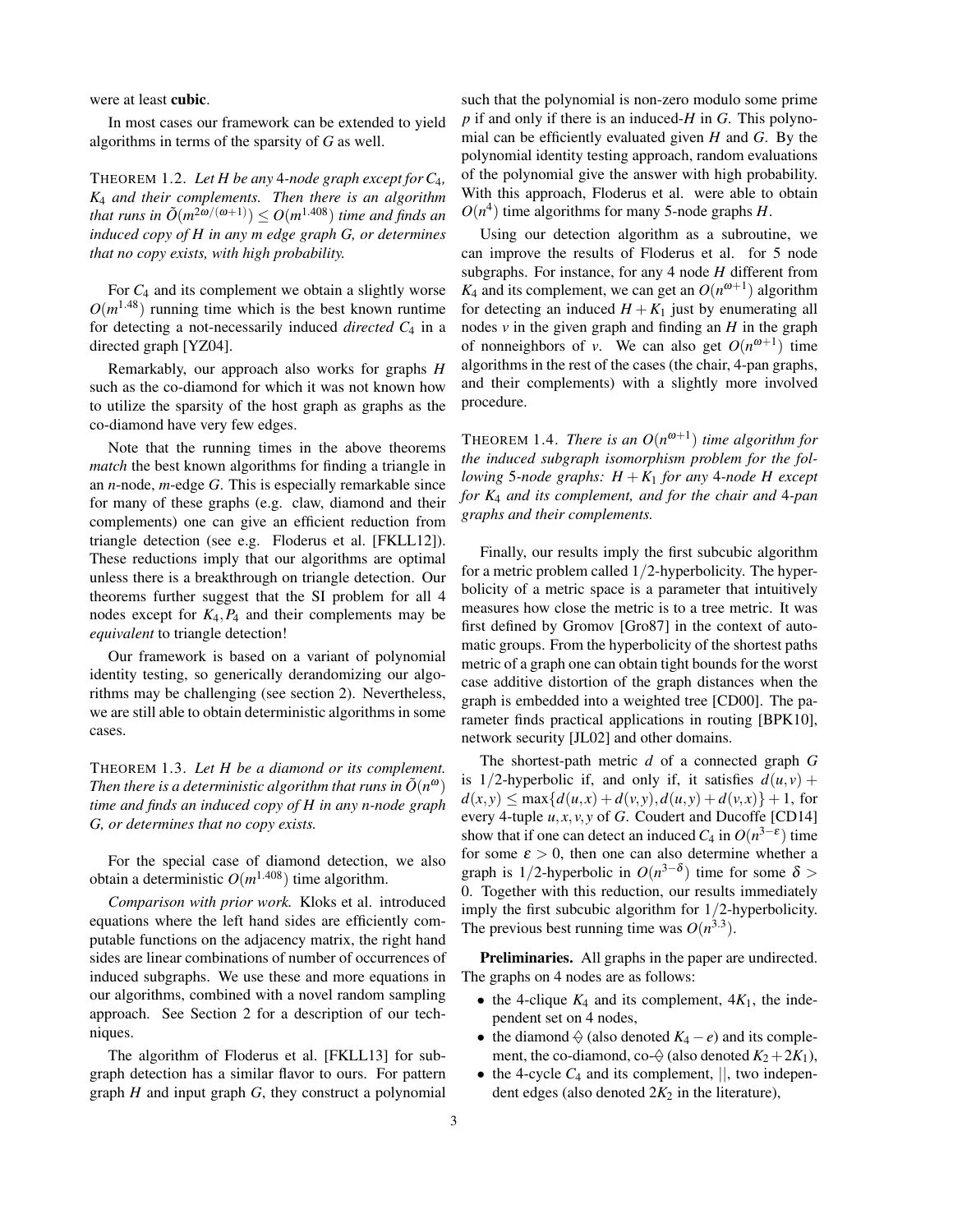- the paw  $\triangleright$  and its complement, the co-paw, co- $\triangleright$  (also denoted  $P_3 + K_1$ ),
- the claw  $K_{1,3}$  (>−) and its complement, the co->−, co- $K_{1,3}$  (also denoted  $K_3 + K_1$ ), and
- $\bullet$  the path on 4 nodes  $P_4$  which is self-complementary

Let  $(HH(G))$  denote the number of subgraphs in *G* isomorphic to *H*. If *G* is clear then we may simply use  $(HH)$ . For example,  $(H\varphi)$  denotes the number of subgraphs isomorphic to a diamond.

*A* denotes the adjacency matrix for *G*, and *C* denotes the adjacency matrix for the complement of *G*.

Let  $\omega$  denote the smallest real number for which two  $n \times n$  matrices over the integers can be multiplied in  $n^{\omega+o(1)}$  time. Currently it is known that  $\omega$  < 2.373 [Vas12, Gal14].

As is typical, we will slightly abuse this definition throughout the paper by writing  $O(n^{\omega})$  for the runtime to multiply two  $n \times n$  matrices. If  $n \times n$  matrix multiplication is in  $O(n^{\omega} f(n))$  time, then all of our running times should be multiplied by  $f(n)$  (which is  $n^{o(1)}$  by definition).

We note that if a subgraph can be detected in  $T(n)$  time, then a copy of that subgraph can be found in  $O(T(n)\log n)$ time.

## 2 A general randomized method

In this section we will describe the basic idea of our approach for induced subgraph detection.

Suppose that we would like to detect an induced diamond in a graph *G*. We will attempt to do a bit more, and count the number of diamonds in *G*. One way to do this would be to iterate through the edges  $(i, j)$  and count the common neighbors of *i* and *j*. This would allow us to count the number of (not necessarily-induced) diamonds: for any fixed *i* and *j* connected by an edge, the number of diamonds in which *i* and *j* are the degree 3 vertices is the number of pairs of vertices *k*,*l* both connected to *i*, *j*. The number of such pairs is exactly the number of common neighbors of *i*, *j*, choose 2.

It is easy to compute the number of common neighbors of *i* and *j*: take the adjacency matrix *A* of *G* and square it in  $O(n^{\omega})$  time.  $A^2[i, j]$  is exactly the number of "2-hops" from  $i, j$ , i.e. the number of their common neighbors. Then  $\sum_{(i,j)\in E} {A^2[i,j] \choose 2}$  $\binom{[i,j]}{2}$  is the number of (not necessarily induced) diamonds.

In the quantity  $Q = \sum_{(i,j) \in E} {A^2[i,j] \choose 2}$  $\binom{[i,j]}{2}$ , every induced diamond is counted exactly once, and every 4-clique is counted six times. So *Q* equals exactly 6 times the number of 4-cliques plus the number of induced diamonds. If the number of induced diamonds in *G* happened to not be a multiple of 6, we could take this count modulo 6, and conclude that there is at least one induced diamond when

the count is nonzero.

It turns out that we can make sure that the number of induced diamonds is nonzero mod 6, as follows. At the very beginning, we take a random induced subgraph  $G'$  of *G* by removing vertices independently at random. We will show that if *G* contains an induced diamond, then in *G* 0 with high probability the number of induced diamonds is not divisible by 6. Thus we can detect and find a diamond in *G* in  $O(n^{\omega})$  time with high probability.

Let *H* and *G* be graphs. We want to detect if *G* contains an induced copy of *H*. Our general framework is as follows:

- 1. Obtain a subgraph of *G* by removing vertices independently at random with probability 1/2.
- 2. In  $T(m, n)$  time compute a quantity Q that equals the number of induced  $H$  in  $G'$ , modulo an particular integer *q*.
- 3. If  $Q \neq 0 \mod q$ , return that *G* contains an induced *H*, and otherwise, return that *G* contains no induced *H* with high probability.

In Lemma 2.1 below, we will prove the correctness of step 3 above. The quantity *Q* depends on each *H* that we consider. We will show that for all four-node *H* different from  $K_4$  and its complement, a quantity similar to step 2 can be computed in  $O(n^{\omega})$  time, and for all four-node *H* different from *C*4, *K*<sup>4</sup> and their complements, a quantity *S* can be computed in  $O(m^{1.41})$  time. For  $C_4$  and its complement, the relevant quantity *Q* can be computed in  $O(m^{1.48})$  time.

LEMMA 2.1. Let  $q \geq 2$  be an integer, G, H be undirected *graphs. Let G*<sup>0</sup> *be a random induced subgraph of G such that each vertex is taken with probability*  $\frac{1}{2}$ *, independently. If there is at least one induced-H in G, the number of induced-H in G*<sup>0</sup> *is not a multiple of q with probability*  $at$  least  $2^{-|H|}$ .

To prove Lemma 2.1, we need the following variant of the Schwartz-Zippel-DeMillo-Lipton Lemma [Sch80, Zip79, DL78] which works over  $\mathbb{Z}_m$  for any integer *m*. A multivariate polynomial  $P(x_1,...,x_n)$  over a ring R is *multilinear* if all monomials of *P* have the form  $c_S \prod_{i \in S} x_i$ for some  $S \subseteq [n]$  and some  $c_S \in R$ . Furthermore, a multilinear polynomial has *degree d* if all monomials also satisfy  $|S| \leq d$ .

LEMMA 2.2. Let  $m \geq 2$  be an integer, and let  $P(x_1, \ldots, x_n)$  *be a* non-zero *multilinear degree d polynomial over* Z*m. Then*

$$
\Pr_{(a_1,...,a_n)\in\{0,1\}^n}[P(a_1,\ldots,a_n)\neq 0]\geq \frac{1}{2^d}.
$$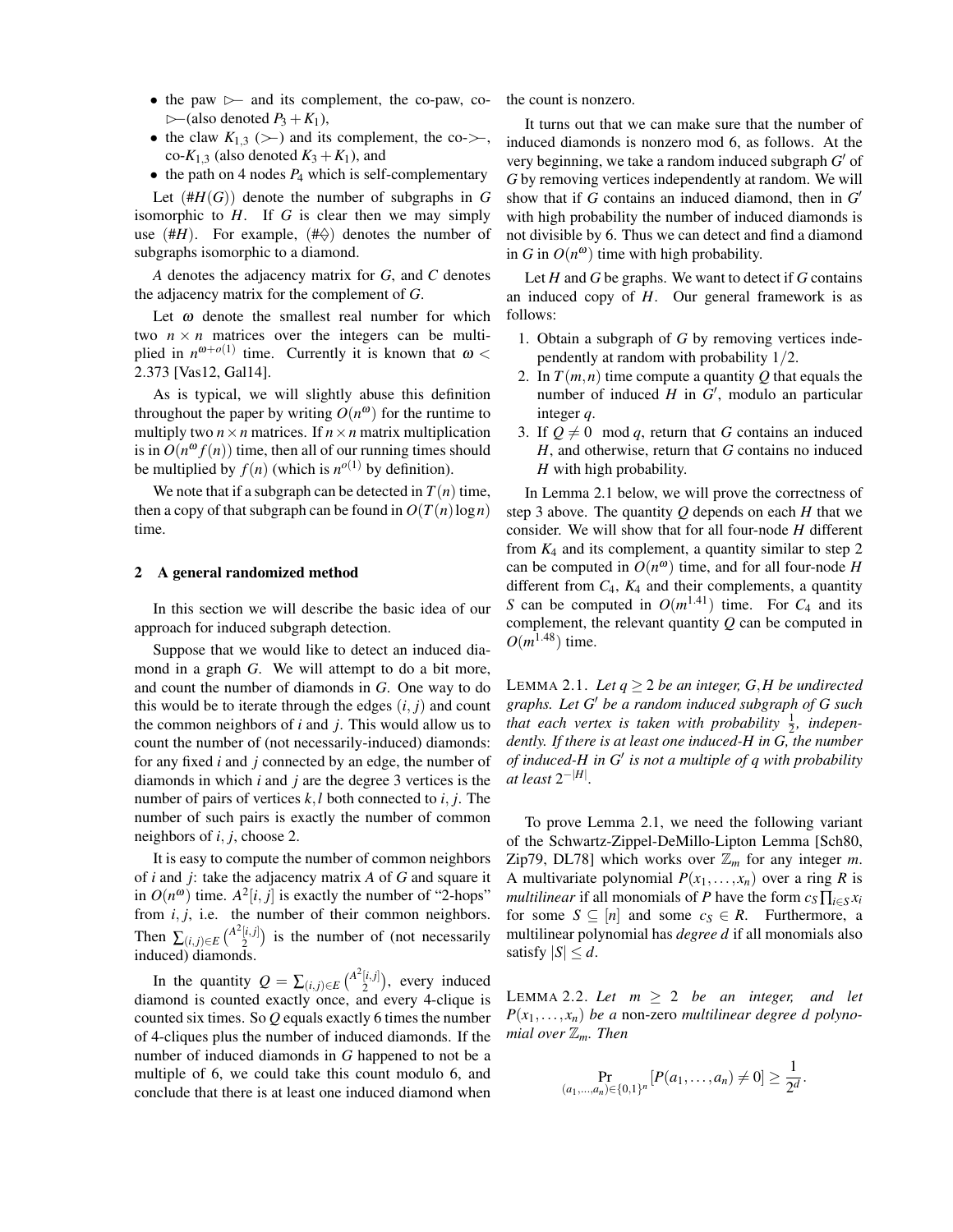*Proof.* We start with a simpler fact: let *f* be a nonzero multilinear polynomial on *n* variables over  $\mathbb{Z}_m$ . Then *f* is nonzero on at least one of the points in  $\{0,1\}^n$ .

The proof is by induction on the number of variables. Write

$$
f(x_1,...,x_n) = x_n f_1(x_1,...,x_{n-1}) + f_0(x_1,...,x_{n-1})
$$

where  $f_0$  and  $f_1$  are multilinear on  $n-1$  variables. Since  $f$  is nonzero,  $f_1$  and  $f_0$  can't both be identically zero. If  $f_0$ is not the zero polynomial, then set  $x_n = 0$ ; by induction there is a setting of  $x_1, \ldots, x_{n-1}$  from  $\{0, 1\}^{n-1}$  that makes  $f_0$  nonzero. Otherwise, if  $f_0$  is the zero polynomial, then set  $x_n = 1$ ; by induction there is a setting of  $x_1, \ldots, x_{n-1}$ from  $\{0,1\}^{n-1}$  that makes  $f_1$  nonzero. In the base case when  $n = 0$ , use the empty assignment since there are no variables.

Now we assume that *P* is a nonzero multilinear polynomial of degree *d*. We'll reduce to the case of a polynomial on *d* variables and apply the above fact.

Choose a nonzero monomial in  $P(x_1,...,x_n)$  of degree *d*. It has the form  $c_S \prod_{i \in S} x_i$  for some  $c_S \neq 0$ , and some *S* ⊆ [*n*] with  $|S|$  ≤ *d*. Imagine that 0/1 values for all *x<sub>j</sub>* such that *j*  $\notin S$  are fixed in *P*, but the  $x_i$  with  $i \in S$  are left as variables; what remains is a polynomial *Q* in *d* variables of the form

$$
a+\sum_{T\subseteq S}c_T\prod_{i\in T}x_i,
$$

for some  $a \in \mathbb{Z}_m$  and  $c_T \in \mathbb{Z}_m$ , where  $c_S \neq 0$ . Note that *Q* is not identically zero: to see this, take an inclusionminimal *T*  $\subseteq$  *S* such that  $c_T \neq 0$ , set  $x_i = 1$  for  $i \in T$ and  $x_i = 0$  otherwise. This is an assignment that makes *Q* nonzero.

Hence by our fact, for any  $0/1$  assignment of the  $x_j$ variables with  $j \notin S$ , there is at least one  $0/1$  setting of the remaining variables that makes the polynomial nonzero. Therefore the probability that the polynomial evaluates to nonzero on a random  $0/1$  assignment is at least  $2^{n-d}/2^n =$  $1/2^d$ . В последните последните последните последните последните последните последните последните последните последн<br>В последните последните последните последните последните последните последните последните последните последнит

Note that the probability lower bound of the lemma is tight: the degree-*d* monomial  $x_1 \cdots x_d$  is nonzero over  $\{0,1\}$  with probability exactly  $1/2^d$ .

Now we can prove Lemma 2.1.

*Proof of Lemma 2.1.* Consider the following degree-|*H*| multilinear polynomial:

$$
P(x) = \sum_{\substack{i_1 < i_2 < \cdots < i_{|H|}\\ \text{is induced-}H}} x_{i_1} x_{i_2} \cdots x_{i_{|H|}}
$$

The number of induced- $H$  in  $G'$  is equal to the evaluation of *P* on *x* where  $x_i = 1$  if  $v_i$  is in  $G'$ , and  $x_i = 0$  otherwise. Taking a randomly induced subgraph  $G'$  is equivalent to doing an evaluation of *P* over a randomly chosen assignment in  $\{0,1\}^{|V|}$ .

Since there is at least one induced-*H*, *P* is not identically zero. By Lemma 2.2, with probability at least 2−|*H*<sup>|</sup> ,  $P(x)$  is not a multiple of *q*. Therefore the number of induced-*H* in *G*<sup> $\prime$ </sup> is not a multiple of *q*.

# 3 Detection in Dense Graphs

In this section, we strive to apply our general method to achieve a  $\tilde{O}(n^{\omega})$  time Monte Carlo algorithm.

REMINDER OF THEOREM 1.1. *Let H be any* 4*-node graph except for K*<sup>4</sup> *and its complement. Then there is an algorithm that runs in*  $\tilde{O}(n^{\omega})$  *time and finds an induced copy of H in any n node graph G, or determines that no copy exists, with high probability.*

*Proof.* We will prove this by providing a series of equations that will allow us to count the occurrences of specific subgraphs *H* mod some number (depending on the subgraph). For this proof, since our running time is relative to *n*, it suffices to consider only connected four-node subgraphs, since we can detect their complements by taking the complement of the entire graph.

Kloks, Kratsch, and Muller originally provided the following equations [KKM00]:

(3.1)  
\n
$$
\sum_{(u,v)\in E} \binom{(A^2)_{u,v}}{2} = 6(\#K_4) + (\#\varphi)
$$
\n
$$
(3.2)\qquad \sum_{(u,v)\notin E} \binom{(A^2)_{u,v}}{2} = (\#\varphi) + 2(\#C_4)
$$
\n(3.3)  
\n
$$
\sum_{(A,C)} \binom{(A^2)_{u,v}}{(A^2)} = 4(\#C_4) + (\#P_4)
$$

$$
(3.3) \sum_{(u,v)\in E} (AC)_{u,v}(CA)_{u,v} = 4(\#C_4) + (\#P_4)
$$

(3.4) 
$$
\sum_{v \in V} (A^3 C)_{v,v} = 4(\#\varphi) + 2(\#P_4) + 4(\#\varphi)
$$
  
(3.5) 
$$
\sum_{(u,v) \in E} { (AC)_{u,v} \choose 2} = (\#\varphi) + 3(\#\varphi)
$$

(Recall that *C* is the adjacency matrix of the complement graph.) It is clear that all the LHS quantities can be computed in  $O(n^{\omega})$  time. Now, we explain the equality of each LHS with its respective RHS. For convenience, in this section we will refer to the four vertices under consideration as *u*, *v*, *x*, and *y*.

Equation (3.1) counts four vertices when there are edges between all four vertices except  $(x, y)$  which may be missing. This counts each *K*<sup>4</sup> six times, as each edge can represent  $(u, v)$ . It also counts each diamond once, since only the edge between vertices of degree three can represent  $(u, v)$ .

Equation (3.2) counts four vertices when there are edges between all four vertices except  $(u, v)$  which is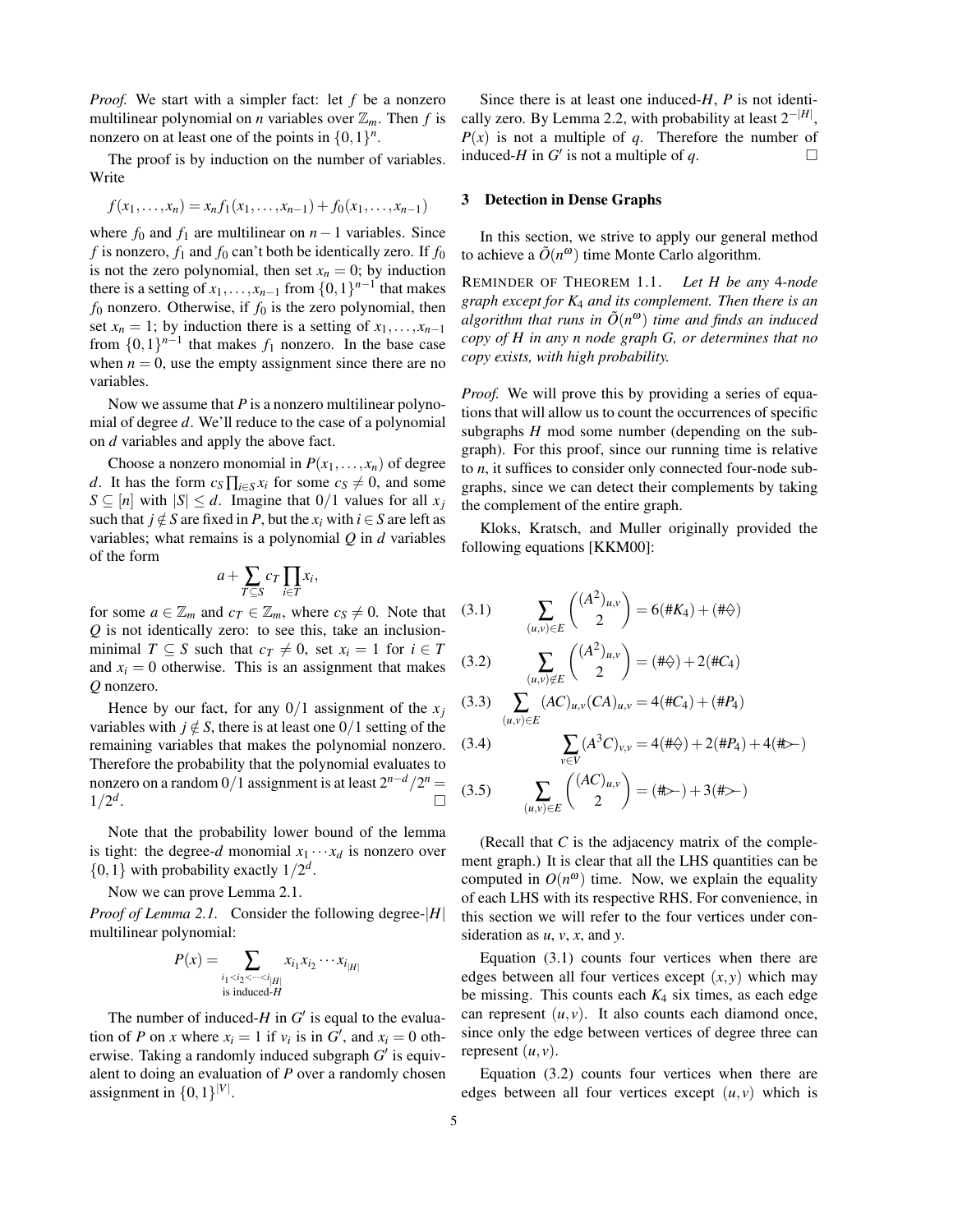definitely missing and  $(x, y)$  which may be missing. This counts each diamond once, since only the edge between vertices of degree two can represent  $(u, v)$ . It also counts each square twice, since each nonedge can represent  $(u, v)$ .

Equation (3.3) counts four vertices when there are edges  $(u, v)$ ,  $(u, x)$ ,  $(v, v)$ , and possibly  $(x, y)$ . This counts each square four times, since any edge may represent  $(u, v)$ . It also counts each  $P_4$  once, since only the edge between vertices of degree two can represent  $(u, v)$ .

Equation (3.4) counts four vertices when there are edges  $(v, x)$ ,  $(x, y)$ ,  $(y, u)$ , and possibly  $(v, y)$  and  $(x, u)$ . This counts each diamond four times (twice for each degree two vertex). It also counts each *P*<sup>4</sup> twice (once for each degree one vertex). Finally, it counts each paw four times (twice for the degree one vertex and once for each degree two vertex).

Equation (3.5) counts four vertices when there are edges  $(u, v)$ ,  $(u, x)$ , and  $(u, y)$  and possibly  $(x, y)$ . This counts each paw once, when the edge on the degree one node represents  $(u, v)$ . It also counts each claw three times, since each edge can represent (*u*, *v*).

Now, notice that:

$$
(3.1) \equiv (\#\varphi) \pmod{6}
$$

$$
-\frac{1}{2}(3.1) + \frac{1}{2}(3.2) \equiv (\#C_4) \pmod{3}
$$

$$
(3.3) \equiv (\#P_4) \pmod{4}
$$

$$
(3.5) \equiv (\#2) \pmod{3}
$$

$$
\frac{2}{3}(3.1) - \frac{1}{3}(3.2) + \frac{1}{6}(3.3) - \frac{1}{12}(3.4) + \frac{1}{3}(3.5) \n\equiv (\# \rangle) \pmod{4}
$$

Hence applying our general framework in Section 2 and Lemma 2.1 allows us to conclude the desired result.  $\Box$ 

## 4 Detection in Sparse Graphs

In this section, we consider the case of tailoring algorithms for sparse graphs. By being more selective with our equations, we achieve a  $\tilde{O}(m^{\frac{2\omega}{\omega+1}})$  time Monte Carlo algorithm for most subgraphs on four nodes. To show that these equations can be computed quickly, we will require the following lemma 4.1.

LEMMA 4.1. *There is an algorithm that computes*  $(A^2)_{u,v}$ *for all*  $(u, v) \in E$  *in*  $O(m^{\frac{2\omega}{\omega+1}})$  *time.* 

*Proof.* Firstly, notice that  $(A^2)_{u,v}$  when  $(u, v) \in E$  is the number of triangles that use edge  $(u, v)$ . Hence it suffices to, for each triangle, increment a counter on each of its edges.

Our strategy is a standard thresholding argument. We partition the vertex set *V* into two parts: vertices with greater than  $\Delta$  degree fall into  $H$  and all other vertices fall into *L*, where  $\Delta$  is a constant we choose later to optimize running time.

Since each high-degree node has greater than  $\Delta$  edges on it, there can be at most  $\frac{2m}{\Delta}$  such nodes, since exactly two nodes are incident to any edge. Using matrix multiplication on  $G|_H$ , we can compute the contribution from triangles entirely in *H* in  $O((\frac{m}{\Delta})^{\omega})$  time.

Any other triangle to consider must have at least one low-degree node. We can take care of these by iterating over all edges  $e = (u, v)$ . For each low-degree endpoint, iterate over all other edges on that endpoint and check if it forms a triangle with *e*. If so, increment the counter on all edges of the triangle. To avoid overcounting, we can increment only when the low-degree endpoint is the lowest numbered low-degree node in the triangle. Taking this count takes  $O(m\Delta)$  time.

Finally, we choose  $\Delta = m^{\frac{\omega-1}{\omega+1}}$ , resulting in the desired running time. This completes the proof.  $\Box$ 

REMINDER OF THEOREM 1.2. *Let H be any* 4*-node graph except for C*4*, K*<sup>4</sup> *and their complements. Then there is an algorithm that runs in*  $\tilde{O}(m^{1.408})$  *time and finds an induced copy of H in any m edge graph G, or determines that no copy exists, with high probability.*

*Proof.* This time, we need to consider every relevant four-node subgraph, since we can no longer run on the complement of the graph (this would change the value of *m*).

Firstly, there are a number of equations we can compute in  $O(m)$  time.

(4.6)  
\n
$$
\sum_{v \in V} {deg(v) \choose 2} (n - 1 - deg(v))
$$
\n
$$
= 2(\#\varphi) + 4(\#\mathcal{C}_4) + 2(\#\varphi)
$$
\n
$$
+ 2(\#\mathcal{P}_4) + 3(\#\text{co-}\varphi) + (\#\text{co-}\varphi)
$$
\n(4.7)

$$
\sum_{v \in V} \binom{deg(v)}{3} = 4(\#K_4) + 2(\#\varphi) + (\#\varphi) + (\#\varphi).
$$

These equations count subgraphs that have nodes of degree two or three, respectively.

Based on Lemma 4.1, the following equations can be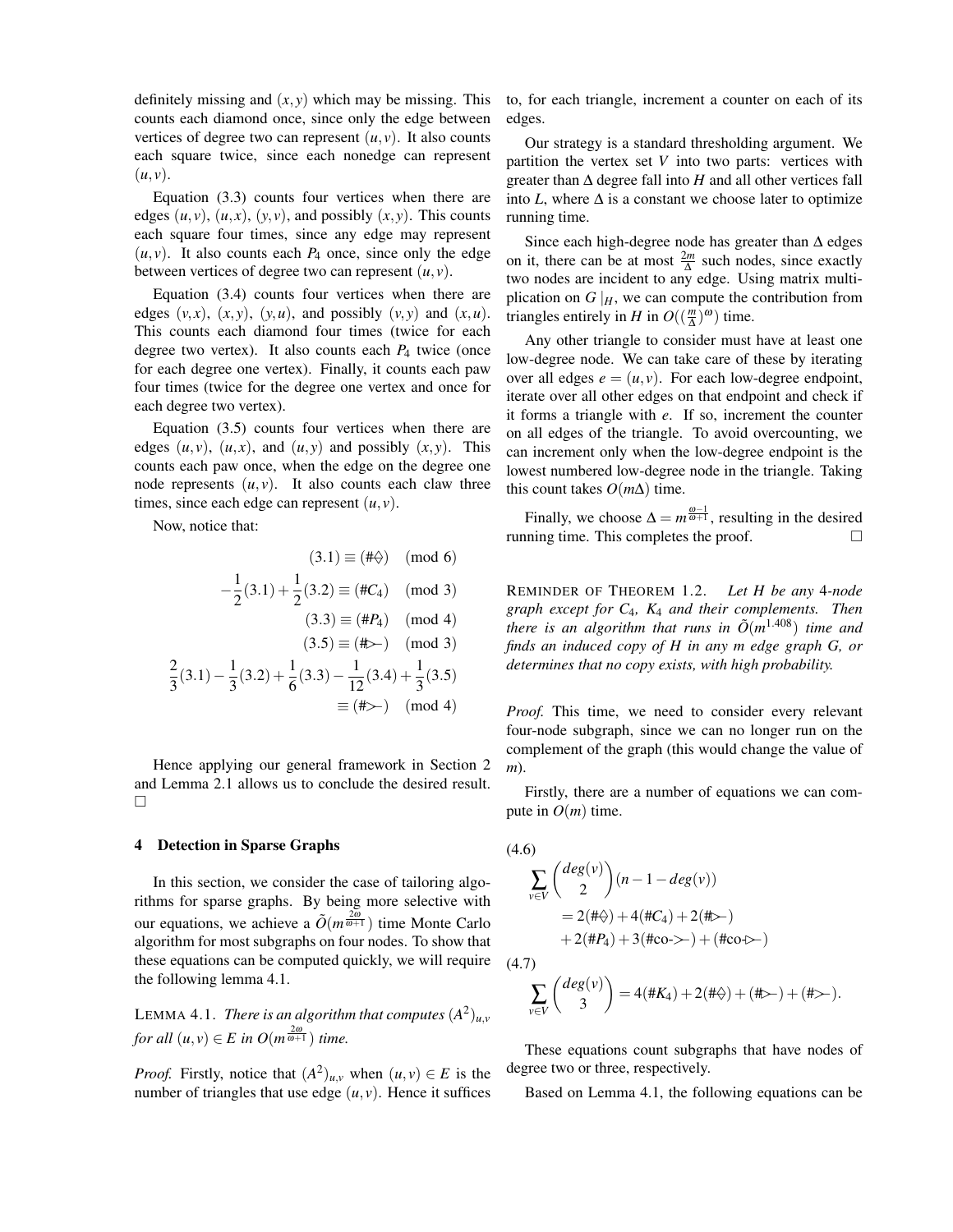computed in  $O(m^{1.408})$  time:

(4.8)  
\n
$$
\sum_{(u,v)\in E} (deg(u) - 1)(deg(v) - 1) - (A^2)_{u,v}
$$
\n
$$
= 12(\#K_4) + 6(\#\varphi) + 4(\#C_4) + 2(\#\varphi) + (\#P_4)
$$
\n(4.9)  
\n
$$
\sum_{v\in V} (A^3)_{v,v} (deg(v) - 2) = 12(\#K_4) + 4(\#\varphi) + (\#\varphi)
$$
\n(4.10)  
\n
$$
\sum_{v\in V} (A^3)_{v,v} (n - deg(v)) = 2(\#\varphi) + 2(\#\varphi) + 3(\#\cos \varphi)
$$
\n(4.11)  
\n
$$
\sum_{(u,v)\in E} {n - deg(u) - deg(v) + (A^2)_{u,v} \choose 2}
$$
\n
$$
= 2(\#\|) + (\#\cos \varphi)
$$
\n(4.12)  
\n
$$
\sum_{(u,v)\in E} ({A^2})_{u,v} = 6(\#K_4) + (\#\varphi)
$$

Equation (4.8) counts four vertices when there are edges between  $(u, v)$ ,  $(u, x)$ ,  $(v, y)$  and possibly any other edge. This counts a 4-clique twelve times (twice for each edge), a diamond six times (once for each edge except twice for the edge between two degree-three vertices), a square four times (once for each edge), a paw two times (once for each edge between a degree two vertex and the degree three vertex), and a *P*<sup>4</sup> once (for the edge between degree two vertices).

Equation (4.9) counts four vertices when there are edges between  $(v, x)$ ,  $(x, y)$ ,  $(v, v)$ ,  $(u, v)$  and possibly any of the remaining edges. This counts a paw once (for the degree three vertex). It also counts a diamond four times (twice for each degree three vertex), and a four-clique twelve times (four times for each degree three vertex).

Equation (4.10) counts four vertices when there are edges between  $(v, x)$ ,  $(x, y)$ ,  $(y, v)$ , not one between  $(u, v)$ and possibly any of the remaining edges. This counts an independent triangle and node once (for each of the triangle's vertices). It also counts each paw two times (once for each degree two vertex). Finally, it counts each diamond twice (once for each degree two vertex).

Equation (4.11) counts four vertices when there is an edge between  $(u, v)$  and possily one between  $(x, y)$ . This counts two independent edges twice, as each edge can represent  $(x, y)$ . It also counts each independent edge and two nodes once.

Equation (4.12) is the same as in the previous section.

The following inequalities combined with Lemma 2.1 allow us to conclude the desired result:

$$
(4.12) \equiv (\#\diamondsuit) \pmod{6}
$$
  
\n
$$
(4.9) \equiv (\#\succ) \pmod{4}
$$
  
\n
$$
(4.7) + (4.9) \equiv (\#\succ) \pmod{2}
$$
  
\n
$$
(4.8) \equiv (\#P_4) \pmod{2}
$$
  
\n
$$
(4.10) \equiv (\# \circ \circ \succ) \pmod{2}
$$
  
\n
$$
(4.6) + (4.10) \equiv (\# \circ \circ \succ) \pmod{2}
$$
  
\n
$$
(4.11) \equiv (\# \circ \circ \diamond) \pmod{2}
$$

 $\Box$ 

We now produce an algorithm for  $C_4$  and two independent edges detection. We rely on a generalization of a result by Yuster and Zwick [YZ04]. They show that not necessarily induced  $C_4$  can be detected in  $o(m^{1.48})$  time, and we show that their method can be extended to count as well. This produces another equation for us to use:

LEMMA 4.2. *Given an m-edge graph, the quantity*  $3(\#K_4) + (\#\Leftrightarrow) + (\#C_4)$  can be computed in  $O(n^{\frac{4\omega-1}{2\omega+1}}) =$ *o*(*m* <sup>1</sup>.48) *time.*

*Proof.* It suffices to compute the number of (not necessarily induced)  $C_4$  in the graph, as this is exactly the above count. Below we show how to compute twice this number. To obtain the claim, we divide the count by 2.

We partition the vertex set *V* into three parts via thresholding; vertices with greater than  $\Delta$  degree fall into thresholding; vertices with greater than  $\Delta$  degree rall into *H*, vertices with degree greater than  $\sqrt{\Delta}$  and at most  $\Delta$ fall into *M*, and all other vertices fall into *L*. We choose  $\Delta = m^{\frac{2\omega - 2}{2\omega + 1}}$  to balance the running times.

We consider which set each vertex of the  $C_4$  is in: there are less than  $3<sup>4</sup>$  different cases. For each configuration of *C*4, we count it separately. It falls into one of the following five nonoverlapping cases.

## Case I: All vertices in *H*

First, we use matrix multiplication on the adjacency matrix of *G* |*H*. Since there at most  $\frac{2m}{\Delta}$  of these, this runs in  $O((\frac{2m}{\Delta})^{\omega})$  time. Then we iterate over pairs of vertices  $(u, v)$  in *H*, adding  $\frac{1}{2} {(\binom{A|_H^2}{2}u,v)}$  to our count of *C*<sub>4</sub>.

Case II: Two opposite vertices in *M* ∪*L*

For every vertex  $v \in M \cup L$ , increment the count of each pair of its neighbors. Then iterate over pairs of vertices, looking at their count *c*. If both vertices in the pair are in *M* ∪ *L*, then add  $\frac{1}{2}$ ( $\frac{c}{2}$ ) to our count of *C*<sub>4</sub>. Otherwise, add  $\binom{c}{2}$  to our count of *C*<sub>4</sub>. Note that doing this avoids overcounting in the case where all four nodes were in *M* ∪*L*. This case runs in  $O(m\Delta)$  time.

#### Case III: Three vertices in *H*

From the two cases above, we know the number of *H*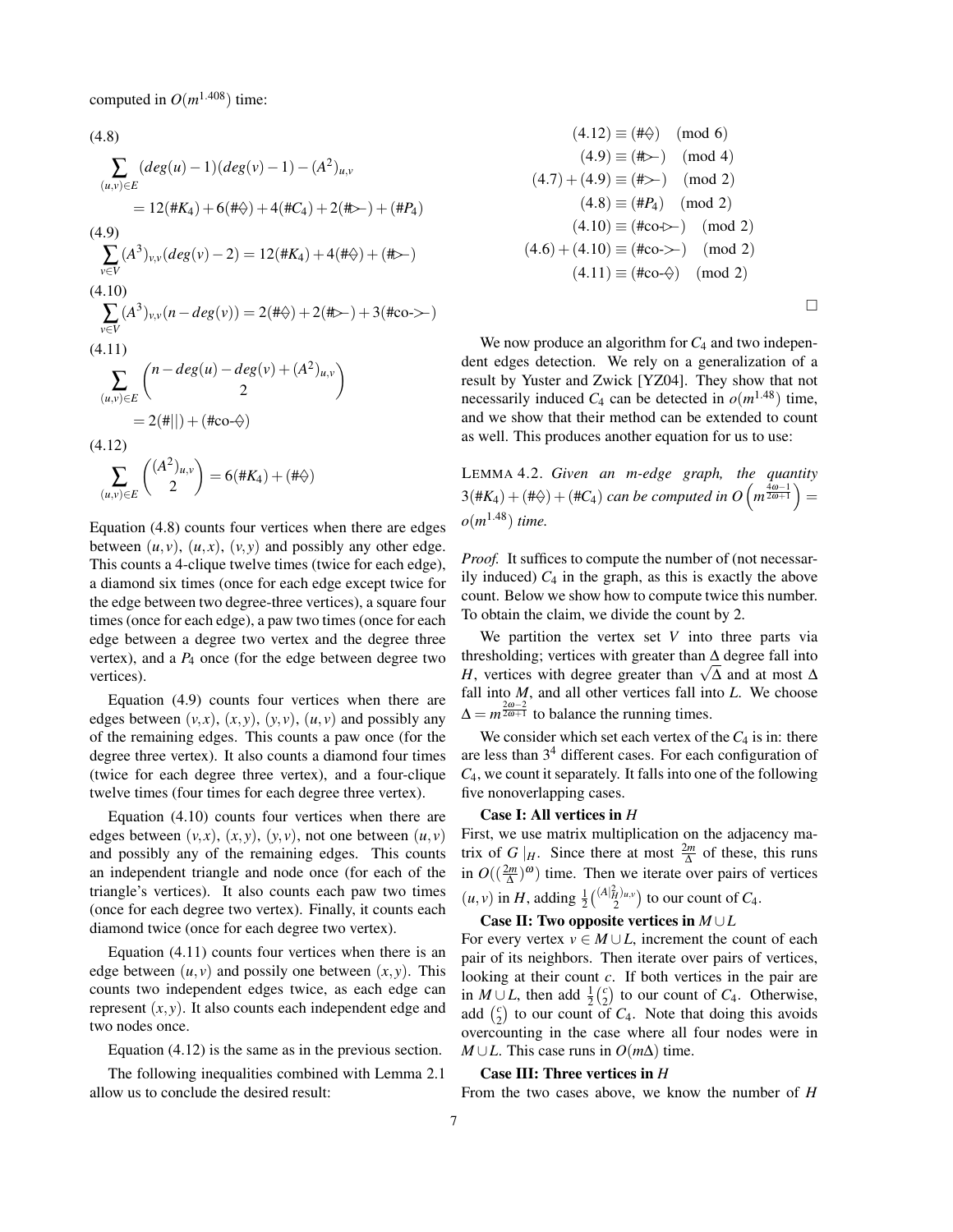witnesses between any pair of *H* nodes, as well as the number of  $M \cup L$  witnesses. As before, we enumerate over pairs of vertices  $(u, v)$  in  $H$ , adding the product of these witness counts to our count of *C*4. This case runs in  $O((\frac{2m}{\Delta})^{\omega} + m\Delta)$  time.

# Case IV(a): Two consecutive vertices in *H*, two consecutive vertices in *M* ∪*L*, at least one in *M*

For this case, we will iterate over a vertex in *M* and a vertex in *H*. We will compute a witness in *H* for this pair via a rectangular matrix multiplication, and a witness in *M* ∪*L* as in case II. We then add the product of these witness counts to our count of *C*4. As before, this case runs in  $O(\omega(\frac{2m}{\Delta}, \frac{2m}{\Delta}, \frac{2m}{\sqrt{\Delta}}$  $\frac{n}{\Delta}$ ) + *m* $\Delta$ ) time.

# Case IV(b): Two consecutive vertices in *H*, two consecutive vertices in *L*

In this case, we can throw out *M* entirely. We will focus on finding a three-hop path from a *H* node to another *H* node that goes through two nodes in *L*. We do this by enumerating over the center edge between two *L* nodes and iterating over all pairs of edges on one endpoint and edges on the other endpoint. We then iterate over pairs of nodes in *H* that have an edge between them and increment our count of  $C_4$  by the number of paths found between the pair. This runs in *O*(*m*∆).

As in [YZ04], the slowest case above takes  $O(m^{\frac{4\omega-1}{2\omega+1}}) = o(m^{1.48})$ . Then we sum up all these counts to get the number of (not necessarily induced) *C*4, and therefore get  $6(\#K_4) + 2(\# \diamondsuit) + 2(\# C_4)$ , as desired. □

COROLLARY 4.1. *There is an algorithm that runs in*  $\tilde{O}(m^{\frac{4\omega-1}{2\omega+1}}) = o(m^{1.48})$  *time and finds an induced copy of C*<sup>4</sup> *in any m edge graph G, or determines that no copy exists, with high probability.*

*Proof.* We take the equation produced by Lemma 4.2 and subtract equation (4.12) from the proof of Theorem 1.2. This is congruent to  $(HC_4)$  modulo three, and we apply Lemma 2.1 to finish.  $\Box$ 

## 5 Deterministic Diamond Detection

In this section, we give a deterministic algorithm for diamond detection. We utilize the following observation concerning diamond-free graphs:

LEMMA 5.1. (KLOKS, KRATSCH, MÜLLER 1995) *A graph*  $G = (V, E)$  *is diamond-free if and only if for all*  $v \in V$ ,  $G[N(v)]$  *is a disjoint union of cliques.* 

THEOREM 5.1. *Given a graph*  $G = (V, E)$ *, there is an algorithm that either outputs a diamond or certifies that the graph is diamond-free, in*  $\tilde{O}(n^{\omega})$  *time.* 

The remainder of this section gives the proof of this theorem. We use Lemma 5.1, trying to either verify that the neighborhood of each node is a disjoint union of cliques, or find a diamond in the process. Our algorithm attempts to partition the neighborhood of each node into a disjoint union of cliques.

Each neighborhood  $N(v)$  begins in a single block, and the algorithm continually refines the partition. Finally, the final partitions are verified against the actual graph.

For convenience, we will split each edge  $(u, v) \in E$  into two *directed* edges,  $(u, v)$  and  $(v, u)$ . We will use  $(u, v)$  to analyze the neighborhood of *u* only; this splitting allows us to process all vertices in parallel. The algorithm toggles these edges on and off in order to determine how to refine partitions.

If  $G[N(v)]$  is actually a disjoint union of cliques, then our algorithm maintains the invariant that at least one edge from  $v$  to a node in each of the maximal cliques in  $G[N(v)]$  remains on. As a measure of progress, for any current partition block *B* which is for the neighborhood of *v*, we define  $\Phi_{\nu}(B)$  to be the number of edges from *v* to *B* that are currently on, i.e.  $|\{u \in B \mid (v, u) \text{ is on}\}|$ . Notice that if  $G[N(v)]$  is actually a disjoint union of cliques and  $\Phi_{\nu}(B) = 1$ , then *B* must contain a single disjoint clique, due to the invariant.

We claim Algorithm 1 has the desired properties.

## Running Time:

Computing any  $C_j$  for  $j \in \{0, \ldots, \lceil \log n \rceil\}$  takes  $O(n^{\omega})$ time, so they take  $O(n^{\omega} \log n)$  time in total.

The map *M* can just be a two-dimensional array of partitions, so it has constant time access (this only takes  $O(n^2)$  space, since the total number of elements over all partitions is  $O(n^2)$  as well). It suffices to store each partition as a linked list of linked lists.

Refining the partitions is dominated by the matrix multiplications, which we have already accounted for.

Finally, in order to verify each partition, we check the graph for cliques. Notice that in a diamond-free graph, all the cliques must be edge-disjoint. If  $C_1$  and  $C_2$  share some edge  $(u, v)$  and there is an  $x \in C_1 \setminus C_2$  and an  $y \in C_2 \setminus C_1$ , then  $(x, u, y, v)$  forms a diamond. If one of the cliques is a strict subset of the other, then the smaller clique has too few nodes for the number of witnesses on each of its edges. Hence the algorithm can memoize which cliques are actually in the graph, and verify the correctness of all cliques in amortized  $O(n^2)$  time. The only other case is where two cliques share an edge, but we have already shown that this edge must be in a diamond.

If there is a diamond, the algorithm finds one of its degree-three vertices and can hence just search for a *P*<sup>3</sup> in a neighborhood. But this takes only  $O(n+m)$  time.

The total running time is  $\tilde{O}(n^{\omega})$ , as desired.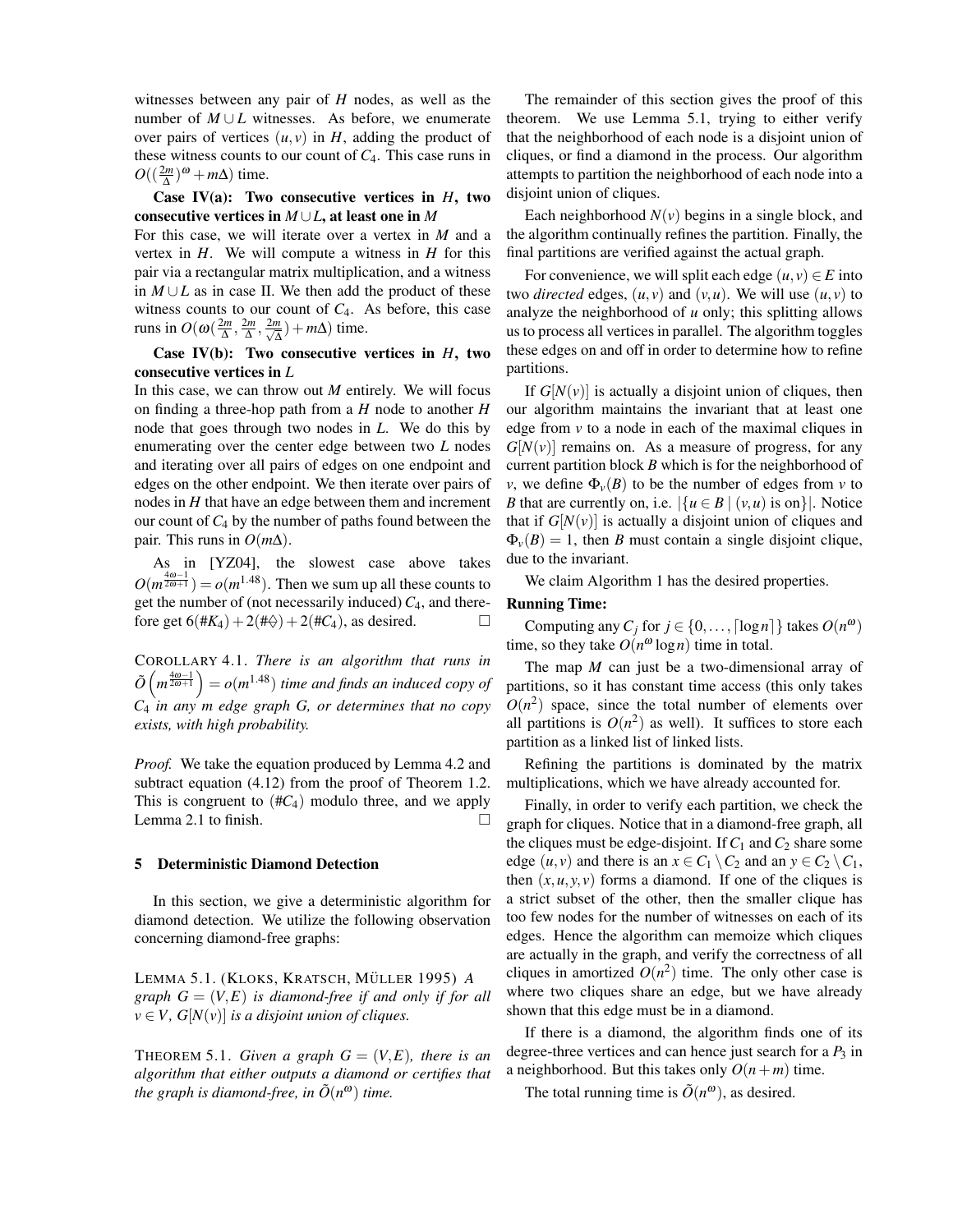DetectDiamond(*G*):

Let the adjacency matrix of *G* be *A*, and compute  $C_0 \leftarrow (A^2 + A).$ 

for  $v \in V$  do

Divide  $N(v)$  into sets  $S_{v,i}$  based on the value in  $C_0$ of each neighbor's edge, i.e. for each  $u \in N(v)$ where  $C_0[v, u] = i$ , add *u* to  $S_{v,i}$ .

Initialize a map *M* from  $(v, i)$  to a partition of  $S_{v,i}$ , where all partitions begin with all elements of  $S_{v,i}$  in a single block. There is no map entry for empty  $S_{v,i}$ (and in these cases  $(v, i)$  is not a valid key). Set all edges to on.

for  $j = 1, \ldots, \lceil \log n \rceil$  do

**foreach** *partition block B in some*  $M[(v,i)]$  **do** Arbitrarily pick half the edges from *v* to *B* that are currently on and turn them off;

Construct the adjacency matrix  $A_j$  from on-edges. Set  $C_j \leftarrow A_j A + A_j$ .

**foreach** *partition block B* in some  $M[(v,i)]$  **do** Refine the vertices  $u \in B$  based on  $C_j[v, u]$ into blocks that have the same value. If a block  $B'$  was created of vertices  $u$  that have  $C_j[v, u] = 0$ , then revert all edges from *v* to  $u \in B'$  to their state before this iteration.

**for** *valid map keys*  $(v, i)$  **do** 

**for** *partition block B of*  $M[(v,i)]$  **do if** *B*∪{*v*} *is not an*  $(i+1)$ *-clique* **then** Search  $G[N(v)]$  for a  $P_3 = (x, y, z)$ . return Diamond  $(v, x, y, z)$ .

return *G* is diamond-free.

# Correctness:

LEMMA 5.2. *If*  $G[N(v)]$  *is a disjoint union of cliques, then after each iteration, every maximal clique in*  $G[N(v)]$ *has at least one on-edge from v. Additionally, each iteration decreases* max<sub>*B*</sub> $\Phi$ <sub>*v*</sub> $(B)$  *by at least a factor of* 2*.* 

*Proof.* Let *B* be some block before the iteration which is contained in  $S_{v,i}$ . We want to show that any new block  $B'$ generated from *B* must have  $\Phi_{\nu}(B') \leq \Phi_{\nu}(B)/2$ .

There are two cases:

Case 1: *B*<sup> $\prime$ </sup> has  $C_j[v, u] > 0$ , that is every clique in *B*<sup> $\prime$ </sup> has the same positive number of edges on from *v*. In this case, all edges from  $v$  to  $B'$  are not deleted in this iteration. We keep  $\Phi_{\nu}(B)/2$  edges in total. So  $\Phi_{\nu}(B') \le \Phi_{\nu}(B)/2$ .

Case 2: *B*<sup> $\prime$ </sup> has  $C_j[v, u] = 0$ , that is all edges from *v* to cliques in  $B'$  are deleted. In this case, at the end of the iteration, we are going to revert all edges from  $v$  to  $B'$  to the state before the iteration. All edges from  $v$  to  $B'$  after the reversion are edges deleted in this iteration. There are at most  $\Phi_{\nu}(B)/2$  of them. So  $\Phi_{\nu}(B') \leq \Phi_{\nu}(B)/2$ .

In both cases, we have  $\Phi_{\nu}(B') \leq \Phi_{\nu}(B)/2$ . Therefore, each iteration decreases  $max_B \Phi_v(B)$  by a factor of 2. Also, the second case above guarantees that after every iteration, every maximal clique mush have some on-edges from *v*. This proves the lemma.

By the lemma, after  $\lceil \log n \rceil$  iterations (note that the maximum potential for any starting block is *n*), all  $N(v)$ separate into blocks of potential one (and hence in a diamond-free graph, consist of exactly a single maximal clique). Hence a diamond-free graph *G* passes verification.

However, if *G* is not diamond-free, there must be some *v* for which  $G[N(v)]$  is not a disjoint union of cliques. It is impossible for the algorithm to properly partition this neighborhood into a disjoint union of cliques. If it uses edges that are not there, then one of the cliques it finds will be missing an edge (and a diamond will be searched for around  $v$ ). Conversely, finding a clique guess missing an edge implies that  $G[N(v)]$  was not a disjoint union of cliques (if it was, it would have been split correctly). If some edge  $(u, w)$  is not placed into a clique for  $G[N(v)]$ , then the clique that  $u$  is in must have a node that  $u$  is not connected to (since  $(u, w)$  increases *u*'s witnesses count in  $C_0$ ). Either way, the algorithm will be able to find a diamond.

This completes the proof.

Acknowledgments. We would like to thank the anonymous reviewers for their comments, and Uri Zwick for telling us about Gromov hyperbolicity and its relationship to induced *C*4-detection.